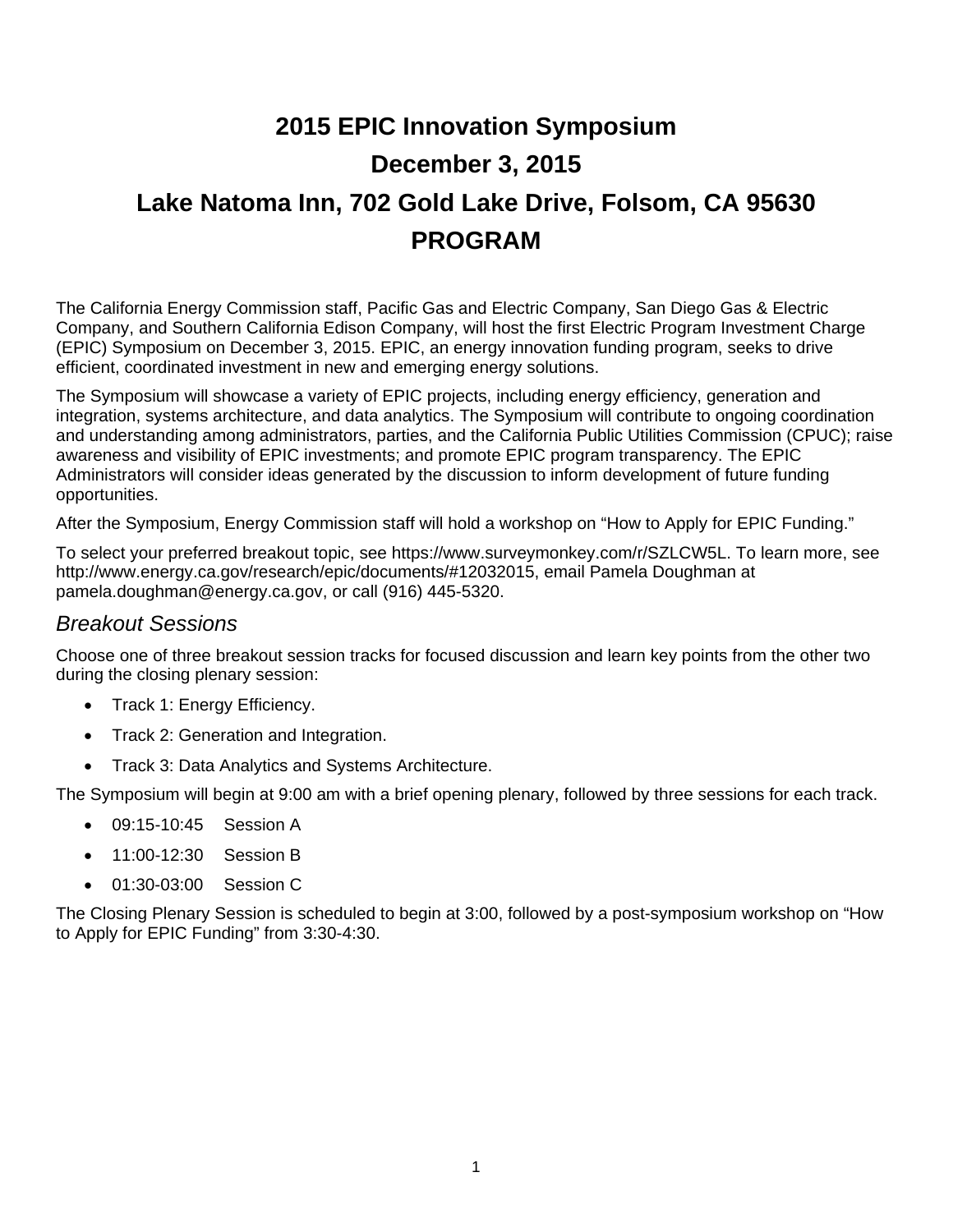**Track 1: Energy Efficiency**. This track will highlight research on energy efficiency technologies and strategies for new buildings, including ZNE, existing buildings, and energy efficiency for agriculture and water sectors. Issues to be addressed include:

- **Session 1A: Energy Efficiency in Existing Buildings**. This session will discuss current research addressing challenges and opportunities facing energy efficiency in existing buildings. The *Existing Buildings Energy Efficiency Action Plan* (September 2015) highlighted the following five pressing and persistent challenges:
	- o Establishing a clear value proposition to consumers, business owners, and building managers.
	- o Ensuring access to building energy usage and performance information and analysis.
	- o Building consumer demand.
	- o Opening pathways for investment.
	- $\circ$  Creating a robust set of tools and resources to support the variety of market actors who will stimulate increased energy efficiency activities.

Research discussed in this session will help advance energy efficiency to help achieve a cumulative doubling of statewide energy efficiency and natural gas savings in electricity end uses of retail customers by January 1, 2030, as required by SB 350 (2015).

- o Who should attend: state and local government, energy efficiency service providers, builders, building owners, planners and designers, researchers, and utilities.
- o What they'll learn: Current research addressing challenges and opportunities to achieving California's goals for energy efficiency in existing buildings.

Chair: Adel Suleiman, Energy Commission

#### Discussants:

Andrew McAllister, Commissioner, Energy Commission

Lisa A. Baker, Yolo County Housing

Joseph Oldham, San Joaquin Valley Clean Transportation Center

- 1. Michael Siminovich, UC Davis California Lighting Technology Center (CLTC), *From the Laboratory to the California Marketplace: A New Generation of LED Lighting Solutions*. This project will design and develop innovative light-emitting diode lighting solutions for three key product categories: screw-base replacement lamps, linear tubular replacement lamps, and spectrally optimized dedicated LED luminaires. The research will focus on quality, performance, and longevity without increase in costs to consumers.
- 2. Ramachandran Narayanamurthy, EPRI, *Climate Appropriate HVAC Systems for Commercial Buildings to Reduce Energy Use and Demand*. This project will develop and demonstrate a climate-appropriate heating, ventilating and air conditioning system for commercial buildings that integrates variable refrigerant flow technology, indirect evaporative cooling and the building control system to reduce energy use and peak demand.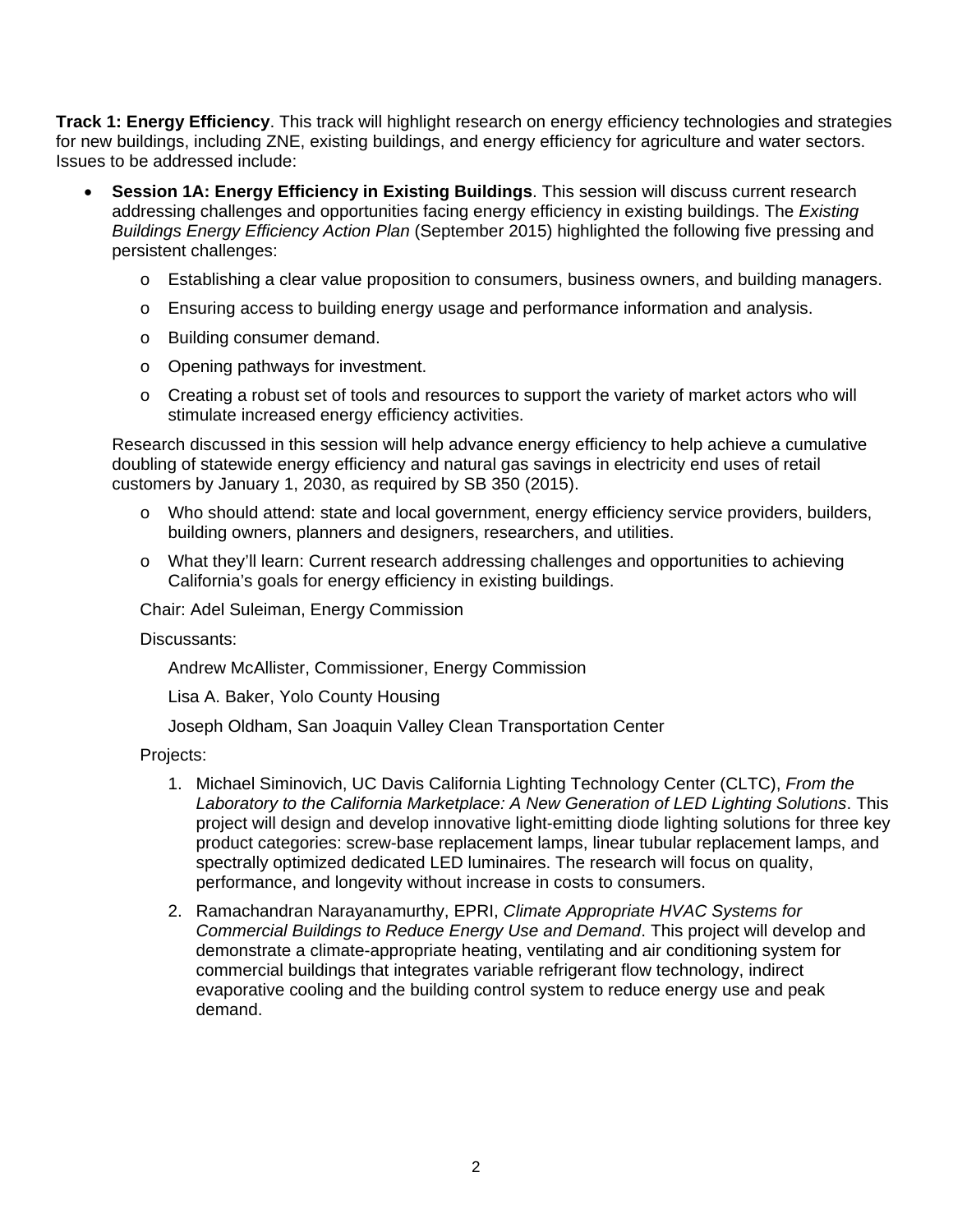- 3. Edward Arens UCB, *Very Low Cost MEMS Based Ultrasonic Anemometer for use in HVAC Ducts*. This project will develop low-cost, lowpower, accurate, calibration-free, and compact airflow sensors (anemometers) for measuring: (1) room airflow in occupied commercial buildings; and (2) volumetric air flow in Heating, Ventilating, and Air Conditioning (HVAC) systems and laboratory fume hoods. The technology will save energy by using the collected data to correct current wasteful HVAC malfunctions that result in inefficient systems and uncomfortable buildings.
- 4. Sharmila Ravula, Robert Bosch, LLC, *A Renewable Based Direct Current Building-Scale Microgrid*. This renewable-based DC microgrid proposes to connect on-site generation with loads and provides a low cost, high energy efficiency solution. Solar PV is planned to be directly connected to energy efficient DC lighting, DC energy storage systems, and ventilation on a 380 V DC bus to form a DC building microgrid.
- **Session 1B: Energy Efficiency in New Buildings**. Energy efficiency is a major strategy for reducing the state's energy costs and greenhouse gas (GHG) impacts. Innovations in technology, construction practices, and building operations are needed to meet the state's aggressive goals for energy efficiency and ZNE buildings, in addition to GHG emission reduction targets. This session will also discuss technologies and strategies to help meet these goals and to overcome barriers and data gaps.
	- o Who should attend: state and local government, energy efficiency service providers, builders, planners and designers, researchers, and utilities.
	- o What they'll learn: Current research addressing challenges and opportunities related to achieving California's ZNE goals.

Chair: David Hungerford, Energy Commission

Discussants:

George Koertzen, Habitat for Humanity San Joaquin County

Brandon De Young, De Young Properties

- 1. Ronnen Levinson LBNL, *Solar-Reflective "Cool" Walls: Benefits, Technologies, and Implementation*. This project will evaluate the benefits of solar reflective "cool" walls, assess existing cool wall technologies, develop new cool wall solutions, and create the infrastructure needed to implement cool walls to save energy, reduce peak power demand, and improve air quality in California.
- 2. Jonathan Slack, LBNL, *Comparing Attic Approaches for Zero Net Energy Homes*. This project will develop alternative attic construction practices that contribute to lower residential heating, ventilation, and air conditioning system energy consumption.
- 3. Robert Hammon, BIRA Energy, Inc. *Cost- and Energy-Efficient Attic Designs for CA Homes*. This project will develop new approaches to home attic design using novel construction and materials that have lower incremental cost compared to current accepted methods for sealing and insulating attics.
- 4. Ammi Amarnath, EPRI, *Development and Testing of the Next Generation Residential Space Conditioning System for California*. This project will develop and test the next generation residential space conditioning system by combining and integrating several advanced technologies into a single space conditioning system that cost-effectively fits California's climate conditions.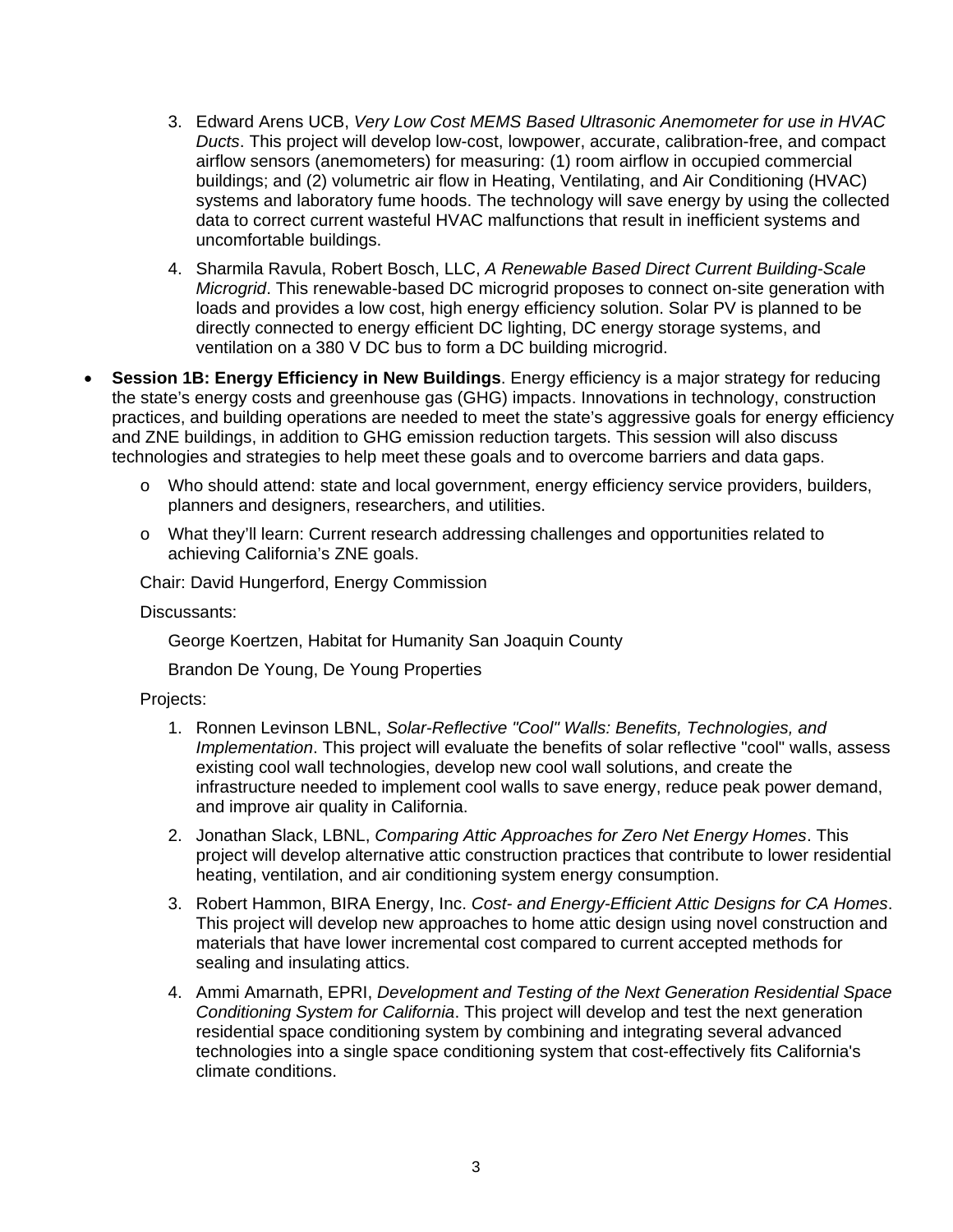- 5. Rich Brown, LBNL. *Direct Current as an Integrating and Enabling Platform*. This project will research direct current (DC) and alternating current (AC)-DC hybrid power applications in buildings and develop resource information, end-use templates, and building guidelines that could improve the ability to achieve zero net energy buildings.
- **Session 1C: Energy Efficiency in Agriculture and Water Sectors**. In response to the fourth year of a severe, multi-year drought, the Governor ordered a 25 percent mandatory water reduction for California's local urban water supply agencies. Farmers have also seen cutbacks in deliveries of surface water. Groundwater levels have dropped in much of the Central Valley, causing land to subside in some locations. This session will discuss current research to reduce water-related energy use. This research will help advance pre-commercial technologies and strategies to save water and save energy in California.
	- o Who should attend: state and local government, water agencies, water districts, wastewater districts, irrigation districts, food processors, farmers, growers, planners, researchers, and utilities.
	- o What they'll learn: Current research addressing challenges and opportunities related to reducing water-related energy use in California.

Chair: Michael Lozano, Energy Commission

#### Discussants:

Carolyn Cook, California Department of Food and Agriculture.

Rob Neenan, California League of Food Processors

- 1. PowWow Energy, Inc., *Irrigation Optimization and Well Pump Monitoring to Reduce Energy and Water Consumption*. This project will deploy innovative data analytics software that will allow growers to automate water measurements and record keeping to help achieve water and energy savings through irrigation optimization without adversely impacting crop yields.
- 2. Wexus Technologies, *Wexus Energy and Water Management Mobile Software for the Agricultural Industry*. Deploy Wexus (Water-Energy Nexus) mobile, cloud-based software for commercialization in California's agricultural industry. The software will allow farmers to access their on-farm energy, water and cost information from any mobile device and to quickly respond to changes in energy usage, adjust and optimize equipment in the field and reduce operational expense due to energy costs.
- 3. Erik Desormeaux, Porifera, *Water and Energy Savings Utilizing Innovative Forward Osmosis Systems for Irrigation and Indirect Potable Reuse.*
	- a. *Demonstration of Forward Osmosis to Produce Juice Concentrate, Purify and Reuse Wastewater and Reduce Energy Use*. This project will deploy Porifera's Forward Osmosis (PFO) Concentrator in the food and beverage industry. The PFO Concentrator uses unique membrane technology to make high quality juice concentrates, and purifies wastewater for on-site reuse. The demonstration will quantify the energy savings and increase water reuse at selected sites.
	- b. *Advance Wastewater Treatment Using Forward Osmosis to Produce High Quality Water*. This project will deploy advanced wastewater treatment with Porifera's Forward Osmosis Recycler. This process concentrates the hard-to-treat industrial wastewater and produces high quality water for reuse. The demonstration will determine the energy savings, emission reductions and maintenance savings associated with the technology.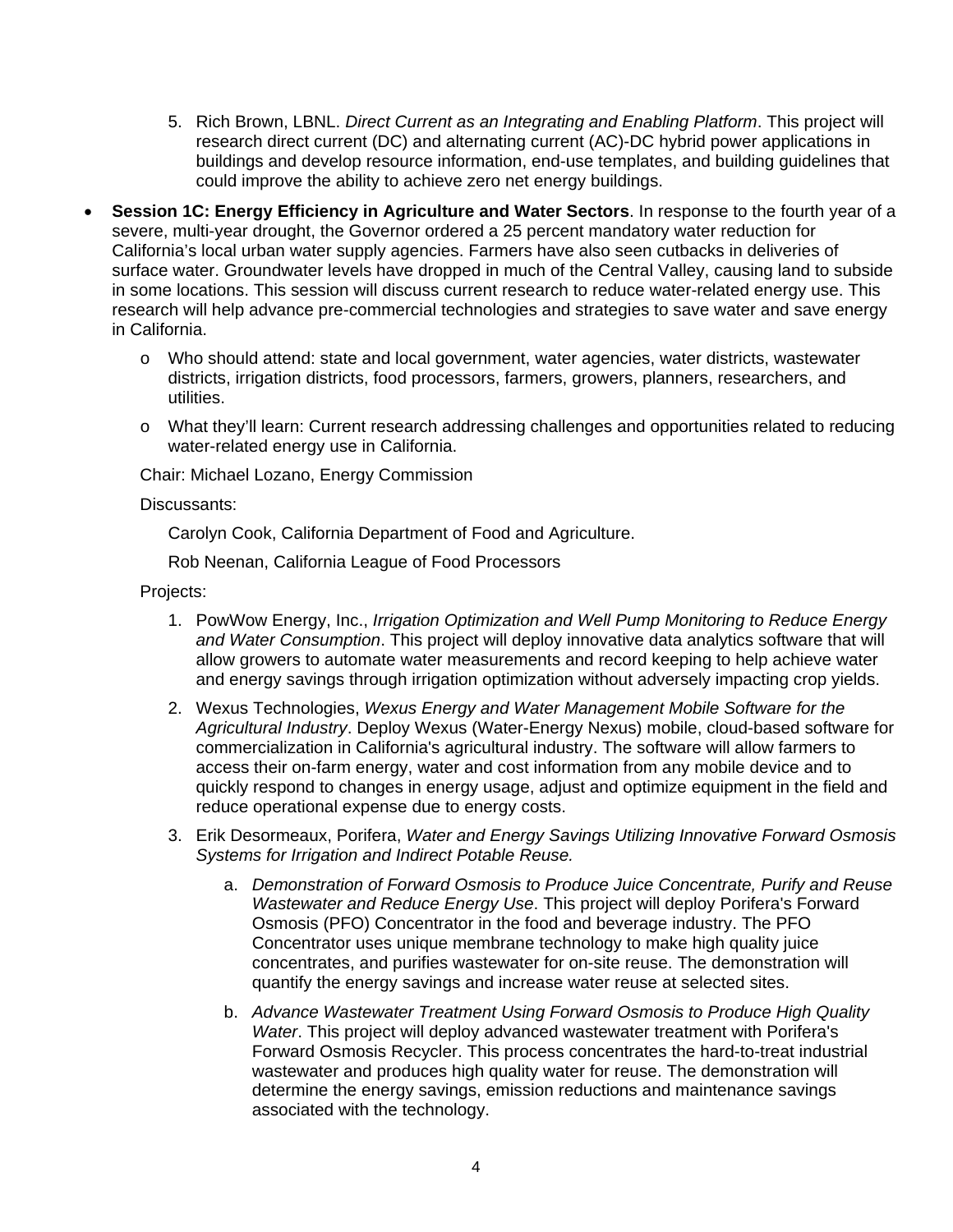- 4. Onder Caliskaner, Kennedy Jenks Consultants. *Raw Wastewater Filtration to Increase Organic Removal Efficiency and Achieve Significant Electrical Savings*. Deploy the use of cloth depth filtration for raw wastewater filtration to increase the organic removal efficiency and reduce secondary treatment electrical energy demand.
- 5. Sadrul Ula, UC Riverside, *Bringing Energy Efficiency Solutions to California's Water Sector with the use of Customized Energy Management System and Supervisory Control and Data Acquisition System*. This project will deploy energy management and other control strategies to improve energy efficiency and reduce costs in the delivery and treatment of wastewater in California.
- 6. John Maulbetsch, Maulbetsch Consulting, *Evaluation of Cost, Performance and Water Conserving Capability of Hybrid Cooling.* This award will fund an analysis of the design, performance and cost of optimized hybrid cooling systems at utility power plant scale to illustrate the potential benefits of hybrid cooling in California.

**Track 2: Generation and Integration**. This track will highlight research on technologies and strategies for generating and integrating renewable energy. Issues to be addressed include:

- **Session 2A: Bioenergy and High Fire Risk Areas**. This session will discuss current research and demonstration projects addressing high priority challenges and opportunities facing electricity generated from biomass and biogas. Discussion will focus on: bioenergy from fire prevention and related activities; low-emission bioenergy generation; and dairy digester systems.
	- o Who should attend: state, regional, and local government, bioenergy service providers, forest restoration providers, fire prevention service providers, air pollution control equipment manufacturers, planners, orchard and tree farm growers, landfill operators, dairy farmers, researchers, and utilities.
	- o What they'll learn: Current research addressing challenges and opportunities related to achieving California's bioenergy goals.

Chair: Gina Barkalow, Energy Commission

Discussants:

Kim Carr, CalFire

Claire Jahns, California Natural Resources Agency

Megha Lakhchaura, CPUC

- 1. Matt Hart, West Biofuels LLC. *Modular Biomass Power Systems to Facilitate Forest Fuel Reduction Treatment*. This project will develop a pilot-scale modular biomass gasification system integrated with a high-efficiency lean-burn engine in order to convert forest residues into renewable grid power. This project aims to reduce the cost and increase the benefits of forest fuel reduction projects in California's high fire risk regions.
- 2. Angie Lottes, The Watershed Research and Training Center, *North Fork Community Power Forest Bioenergy Facility Demonstration*. This project will install and demonstrate a community-based, commercial-scale gasification-to-electricity facility that converts wood waste from forest management activities to renewable electricity while providing reduced fire risk, watershed protection, improved air quality, other environmental benefits, and local jobs.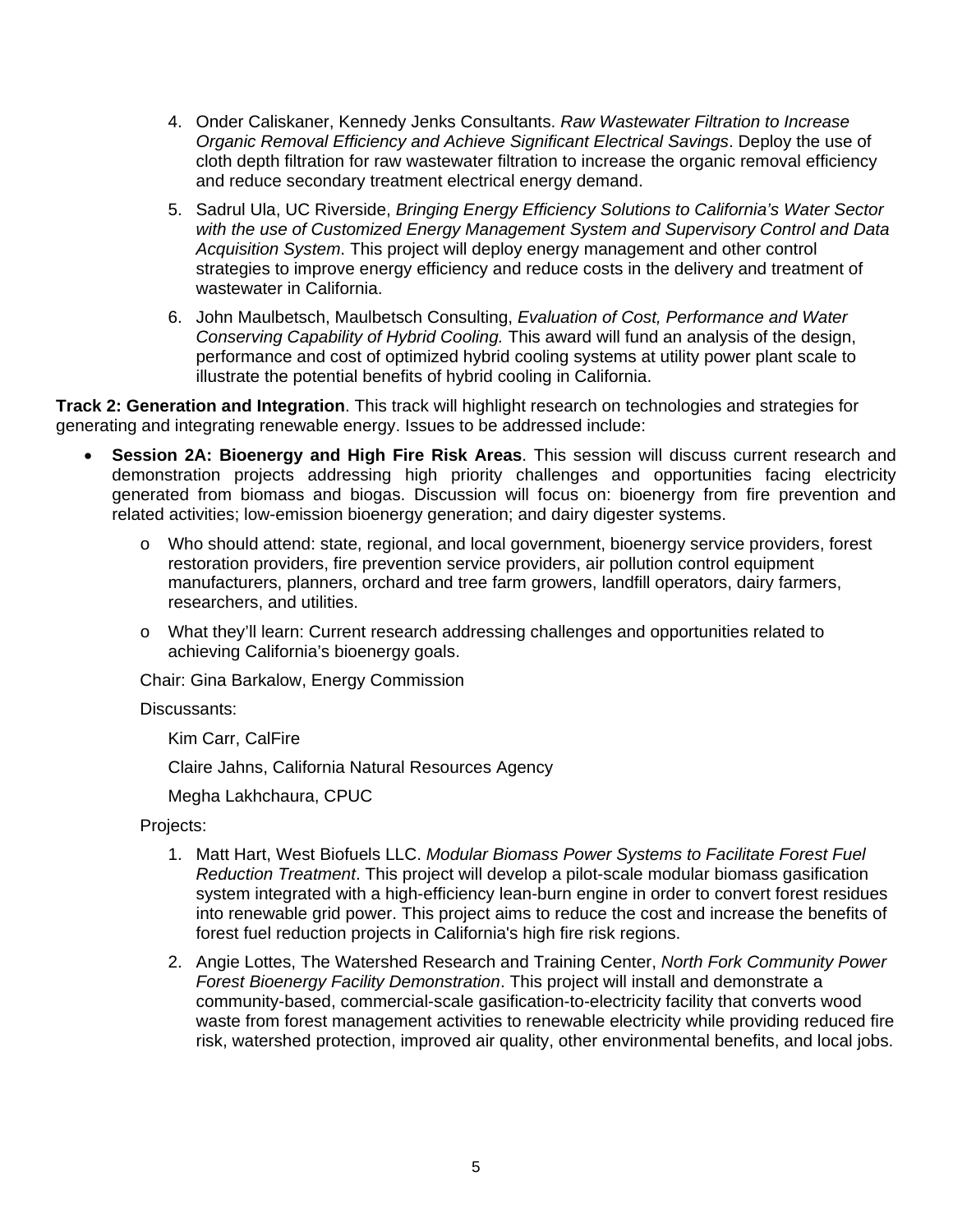- 3. Thomas Del Monte, Interra Energy, Inc., *Interra Reciprocating Reactor for Low-Cost and Carbon Negative Bioenergy*. This project will research, install and demonstrate a pilot-scale advanced modular bioenergy technology that aims to generate high quality biomethane gas, directly usable in existing engine and turbine technologies, while producing a high fixed carbon biochar co-product.
- 4. Camille Swezy, Sierra Institute for Community and Environment, *Advancing Biomass Combined Heat and Power Technology to Support Rural California, the Environment, and the Electrical Grid.* This project will deploy a community-scale biomass-fired CHP system to power Plumas County health facilities, and use the waste heat to boost performance of heat pumps for heating college dormitories.
- 5. Vincent McDonell, UC Irvine. *Pollution Control and Power Generation for Low Quality Renewable Fuel Streams*. This project will demonstrate a gradual oxidizing technology for generation of electricity from low quality biogas generated by landfills.
- 6. Ross Buckenham, ABEC #4, LLC. Dba CE&S Dairy Biogas, *Dairy Renewable Combined Heat and Power Project*. This project will design, build, and demonstrate an innovative, community-scale renewable power generator that includes combined heat and power and a heat-driven absorption chiller system for onsite milk cooling at a California dairy.
- **Session 2B: Distributed Energy Future**. This session will discuss grid integration of renewable distributed generation at high penetrations, focusing on smart inverters, community microgrids, and advanced energy management systems. The results of this research will help guide the implementation of the Governor's goal of 12,000 MW of renewable distributed generation by 2020 and updates recommended by California's Rule 21 smart inverter working group.
	- o Who should attend: state and local government, distributed photovoltaic energy equipment manufacturers and service providers, inverter manufacturers, researchers, and utilities.
	- o What they'll learn: Current research addressing challenges and opportunities related to achieving California's renewable distributed generation targets.

Chair: Linda Spiegel, Energy Commission

#### Discussants:

Peter Klauer, California ISO.

Frances Cleveland Xanthus Consulting International.

- 1. Tom Tansy, Sunspec Alliance, *Smart Inverter Interoperability Standards and Open Testing Framework to Support High-Penetration Distributed Photovoltaics and Storage*. This project will test the functionality of smart invertors at high level of PV penetration, assess the potential of integrated storage systems participating in ancillary service markets, and evaluate the market potential of a standardized communication interface.
- 2. Walter Johnson, EPRI, *Assessing the Ability of Smart Inverters and Smart Consumer Devices to Enable More Residential Solar Energy*. The project will identify, implement, and test optimal methods by which smart inverters can mitigate the grid issues that otherwise would limit local high penetrations of residential PV.
- 3. Janie Page, LBNL *Demonstration of integrated photovoltaic systems and smart inverter functionality utilizing advanced distribution sensors*. The research will develop, demonstrate, and evaluate the ability of an integrated, advanced PV, storage system, and smart inverter control to enhance and optimize grid support and system performance.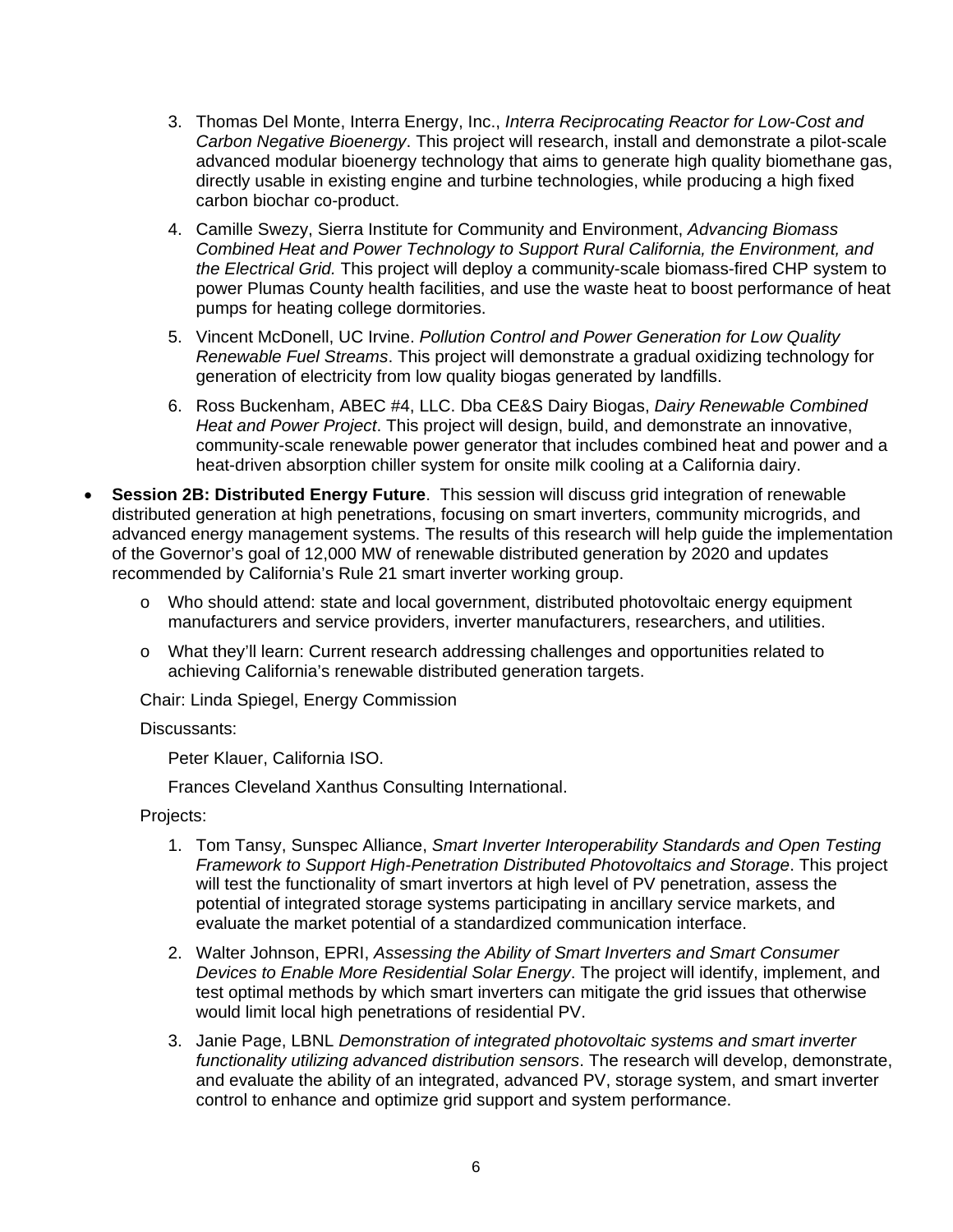- 4. Ryan Wartena, Growing Energy Labs, Inc., Subcontractor with Bay Area Climate Collaborative, *College of San Mateo Internet of Energy*. This project will demonstrate integrated solar photovoltaic, energy storage, and advanced power electronics within a single module to reduce community energy load variability.
- 5. Bruce Rich, Chabot-Las Positas Community College District, *Las Positas Community College Microgrid*. This project will demonstrate the ability of a commercial-scale microgrid to optimize distributed energy resources for customers, distribution utilities and the California ISO by using advanced energy management tools to coordinate a high penetration of customer renewable energy assets with multiple energy storage mediums on a community college microgrid.
- 6. Alfredo Martinez-Morales UC Riverside, *Demonstration of Community Scale Generation System at the Chemehuevi Community Center*. This project will deploy and demonstrate two pre-commercial solar technologies with flow-battery energy storage at the Chemehuevi Indian Tribe Community Center to reduce peak energy and provide an uninterruptable power for the center when it is used as an Emergency Response Center for the tribe.
- **Session 2C: Renewable Generation and Advanced Energy Storage**. This session will discuss research and development to help manage high levels of variable and intermittent renewable generation, focusing on solar and wind forecasting, large-scale energy storage, and the potential for geothermal to operate as a flexible resource. The results of this research will help support the 50 percent renewable energy by 2030 goal (SB 350, 2015) and the 1,300 MW of energy storage target set by the CPUC pursuant to AB 2514 (2010).
	- o Who should attend: State and local government, California Independent System Operator, renewable energy technology developers and providers, independent power producers, advanced energy storage system developers and vendors, electricity generation forecast providers, researchers, and utilities.
	- o What they'll learn: Current research addressing challenges and opportunities related to flexible and predictable renewable generation and advanced energy storage in support of achieving 50 percent renewable energy by 2030.

Chair: Mike Sokol, Energy Commission

Discussants:

Jim Blatchford, California ISO

Erik Desrosiers, ARPA-e

- 1. Stephan Barsun, Itron, Inc., *Improving Solar & Load Forecasts: Reducing the Operational Uncertainty Behind the Duck Chart*. This project plans to improve solar forecasts for gridconnected photovoltaics in California, use those improved forecasts to create enhanced netload forecasts, and apply these enhanced forecasts to reduce scheduling errors for utilities and the California Independent System Operator (CAISO).
- 2. Carlos Coimbra, UC San Diego, *High-Fidelity Solar Power Forecasting Systems for the 392 MW Ivanpah Solar Plant (CSP) and the 250 MW California Valley Solar Ranch (PV)*. This project will develop solar resource and power forecasting tools for concentrated solar power, concentrated PV and PV tracking technologies and validate these models at existing utilityscale solar plants, including the 392 MW Ivanpah Solar Power Facility and 250 MW California Valley Solar Ranch.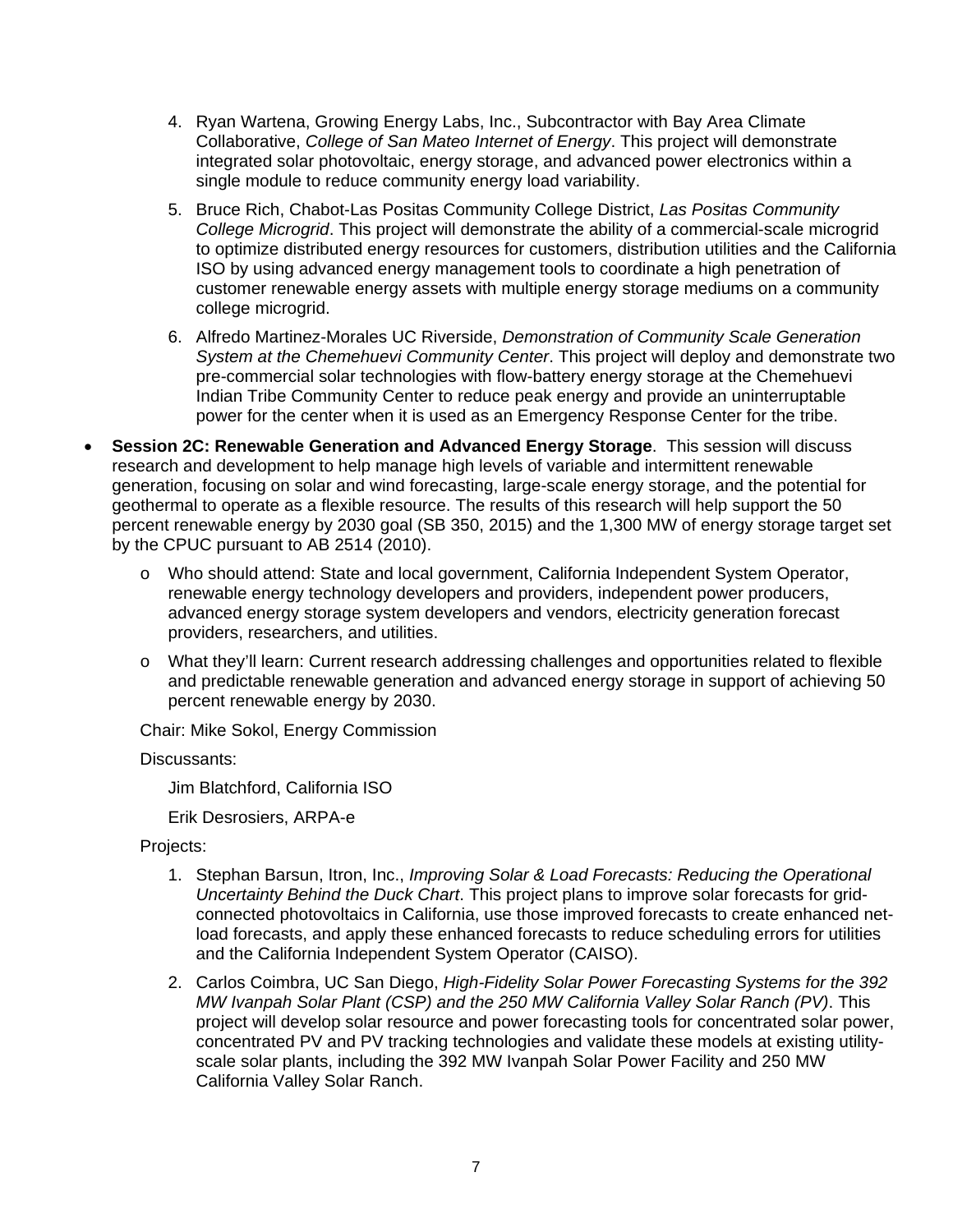- 3. Case P. van Dam, UC Davis, *Improving Short-Term Wind Power Forecasting through Measurements and Modeling of the Tehachapi Wind Resource Area*. This project will make use of coordinated atmospheric field measurements and advanced computational models to improve the accuracy of short-term forecasting of wind power production ramps at the Tehachapi Pass Wind Resource Area in California.
- 4. Steve Enedy, Geysers Power Company, LLC, *Investigating Flexible Generation Capabilities at the Geysers*. This project will investigate the methods, risks and costs associated with flexibly operating the Geysers geothermal power plants to facilitate the integration of other intermittent renewable resources onto the California grid.
- 5. Parker Wells, UC Los Angeles. *Low-Cost Thermal Energy Storage for Dispatchable CSP*. This project will demonstrate a new approach to utility-scale thermal energy storage that enables low system costs, long lifetime, and scalability for a wide range of concentrating solar power applications in California.
- 6. Philippe Bouchard, EOS Energy Storage, LLC, *Utility Demonstration of ZnythTM Battery Technology to Characterize Performance and Grid Benefits*. This project will perform a pilot test of an integrated energy storage system incorporating Eos' advanced Znyth<sup>™</sup> zinc hybrid cathode battery technology, including an evaluation of the technical and economic performance for various use cases.

**Track 3: Data Analytics and Systems Architecture**. As the electric utility industry continues to focus on grid modernization efforts to achieve a more flexible, reliable, and efficient "integrated grid", the expanded deployment of new sensing and measurement, management and control, and communications technologies will produce a multitude of new information. Billions of new data points will need to be collected, processed, and synthesized into actionable information to support system operations. This track will highlight research and demonstrations on technologies and strategies related to real-time data analytics, data-driven asset management, and standardized efficient information exchange for grid operations.

- o Who should attend: All stakeholders involved in the integration of new advanced grid technologies, devices, and interoperability solutions for future power systems, researchers, and utilities.
- o What they'll learn: Current trends in advancing power systems, including the associated supporting evolution of data analytics and systems architecture.
- **Session 3A: Real-time Data Analytics for System Operations**. This session will discuss advances in real-time monitoring, analysis, and data visualization tools to better identify and respond to potential safety, reliability, and operational issues.
	- o Who should attend: All stakeholders in integration of new technologies, devices, and interoperability solutions into future power systems, distribution operators, engineers and emergency response, data analysts, regulators, researchers, and utilities.
	- o What they'll learn: Current trends in advancing power systems, including the associated supporting evolution of data analytics, including PG&E's Grid Operations Situational Intelligence (GOSI) Project which integrates multiple sources of data (network model, loading, smart meters, outages, fire, weather, etc.) and provides a real-time data visualization platform for Distribution Operations, as well as SDG&E's Data Analytics in Support of Advanced Planning and Systems Operations Project that plans to demonstrate how data collected from sensors and devices can be processed, combined, and presented to system operators in a way that enhances power system monitoring and situational awareness.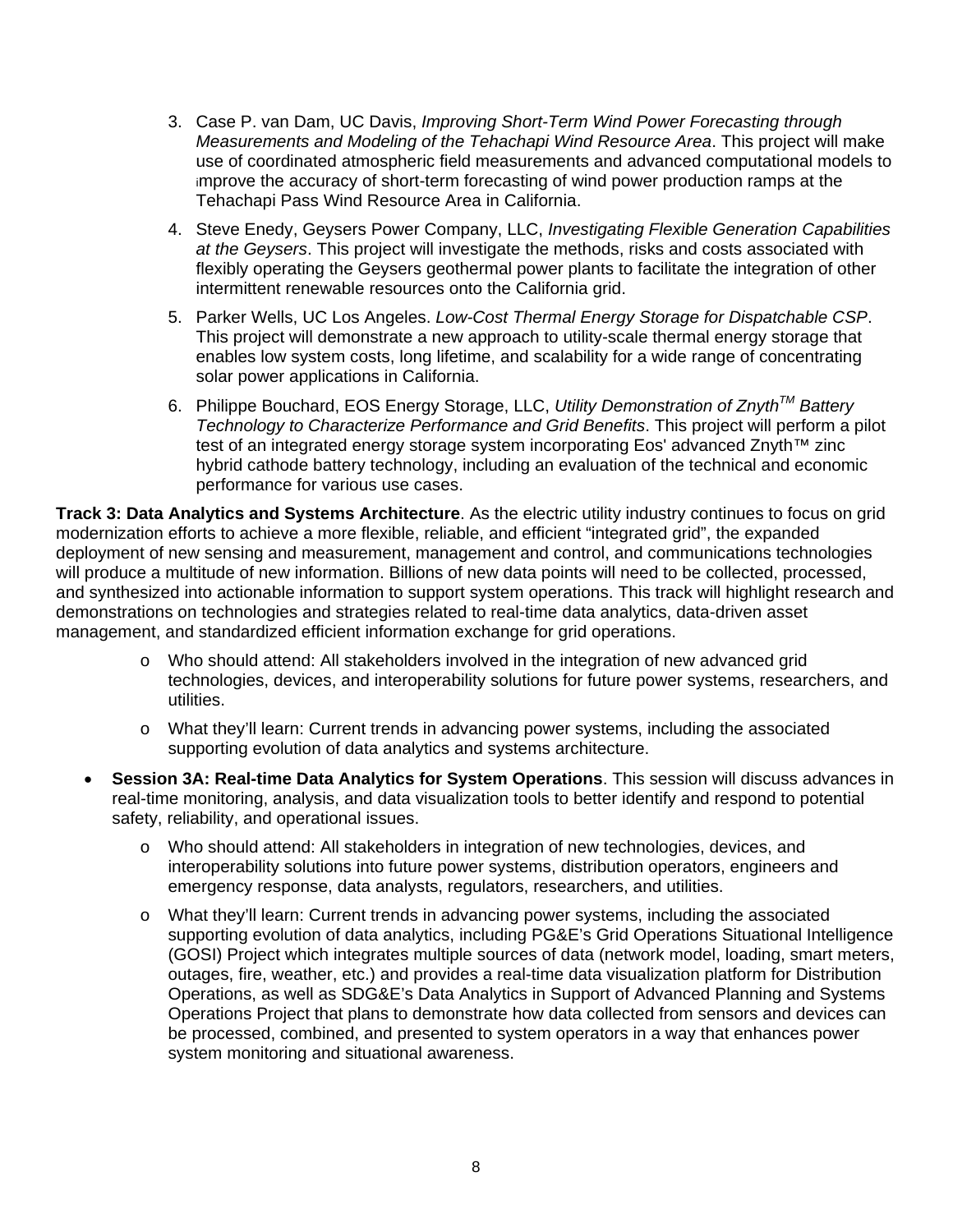### Chair: Merwin Brown, CIEE

Projects:

- 1. Yvette Oldham, SDG&E. *Data Analytics in Support of Advanced Planning and System Operations*. This project will address the anticipated "data tsunami" associated with more widespread system monitoring and more widespread use of controllable devices in the power system. It will help create better data management. It will also demonstrate solutions for the data management issues and challenges expected to accompany the extensive amount of real-time and stored data being archived from field devices.
- 2. Tom Martin, PG&E. *Grid Operations Situational Intelligence (GOSI) Real-time Data Visualization*. The objective of this project is to develop and pilot a real-time data visualization software platform for use by Electric Distribution Operations end users. The project will demonstrate the integration of traditionally isolated data, which can include near real-time awareness on circuit loading, weather, fire, crew locations, solar generation, electric vehicle usage, circuit loading and other key data sources.
- 3. Neal Bartek, SDG&E. *Borrego Springs A Renewable-Based Community Microgrid*. This project will demonstrate a utility operated high-penetration, renewable-based communitymicrogrid at Borrego Springs in Southern California.
- **Session 3B: Data-Driven Asset Management**. The proliferation of advanced sensing and measurement technologies coupled with new power system applications present innovative and exciting asset management opportunities for the electric utility industry. This session will discuss advances in new technologies and data solutions for asset management that enhances system safety, reliability, and affordability.
	- o Who should attend: All stakeholders in integration of new technologies, devices, and interoperability solutions into future power systems, including asset strategists, risk analysts, investment planners, data analysts, regulators, researchers, and utilities.
	- o What they'll learn: Current trends in advancing power systems and the associated supporting evolution of data-driven asset management, including PG&E's System Tool for Asset Risk, which demonstrates a more effective way to calculate and visualize asset risk scores for electric assets and systems, as well as SCE's Outage Management and Customer Voltage Data Analytics Project, which demonstrates how voltage and consumption data is best collected, stored, and integrated with T&D applications to provide new analytics and visualization capabilities.

Chair: Andy Coleman, EPRI

Projects:

1. Austen D. Lima, SCE, *Outage Management and Customer Voltage Data Analytics*. This project will demonstrate how voltage and customer energy usage data from SCE's smart meter network can be best collected, stored, and integrated with T&D applications to provide analytics and visualization capabilities. Further, this project will demonstrate how smart meter outage and restoration event data can be leveraged to improve customer outage duration and frequency calculations.